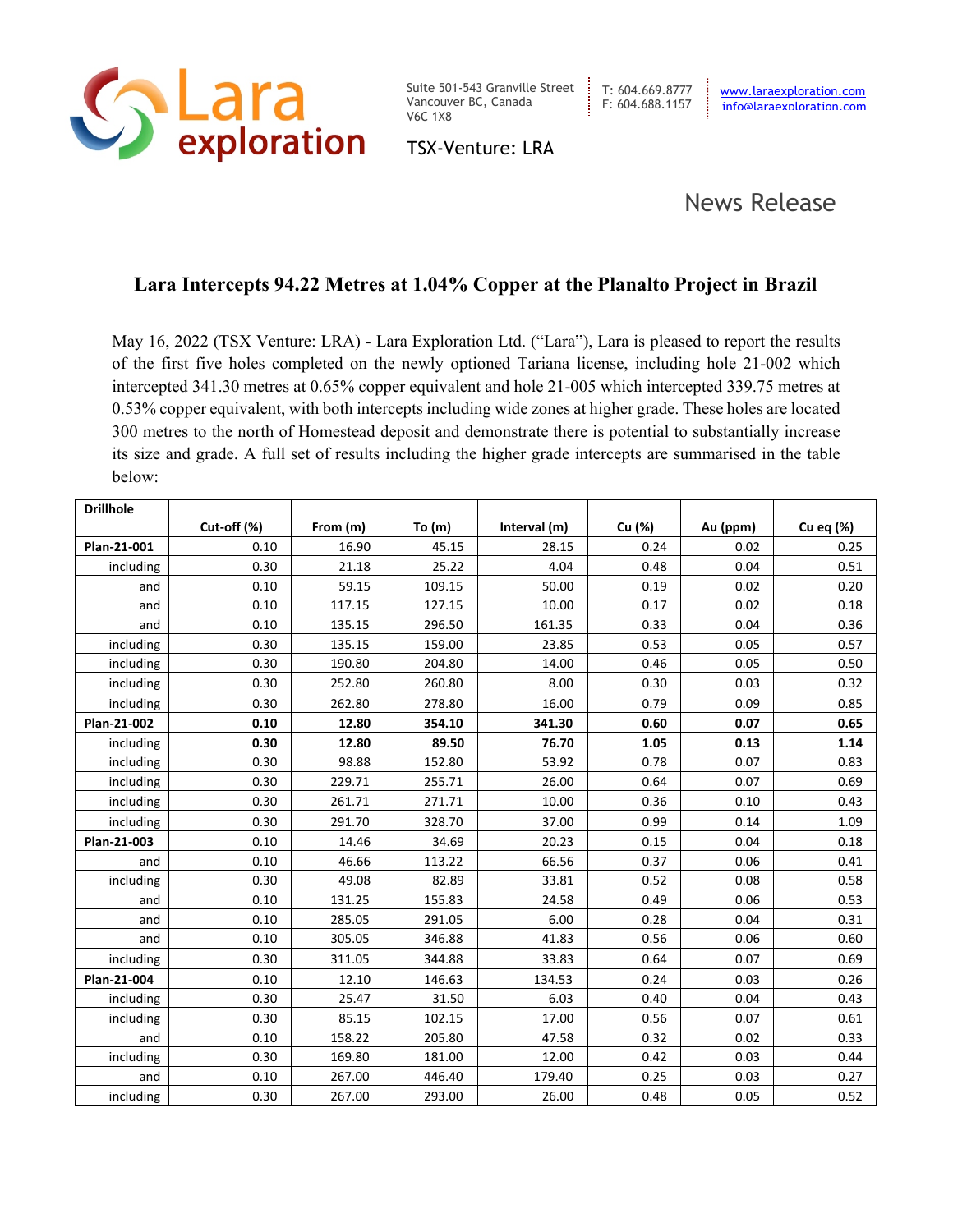| including   | 0.30 | 367.77 | 373.77 | 6.00   | 0.35 | 0.05 | 0.39 |
|-------------|------|--------|--------|--------|------|------|------|
| Plan-21-005 | 0.10 | 15.45  | 53.96  | 38.51  | 0.24 | 0.04 | 0.27 |
| including   | 0.30 | 15.45  | 22.30  | 6.85   | 0.54 | 0.06 | 0.58 |
| and         | 0.10 | 73.29  | 413.04 | 339.75 | 0.49 | 0.06 | 0.53 |
| including   | 0.30 | 73.29  | 231.50 | 158.21 | 0.78 | 0.08 | 0.84 |
|             |      | 79.28  | 173.50 | 94.22  | 1.04 | 0.11 | 1.12 |
| including   | 0.30 | 281.50 | 287.50 | 6.00   | 0.37 | 0.06 | 0.41 |
| including   | 0.30 | 348.98 | 353.04 | 4.06   | 0.73 | 0.16 | 0.84 |
| including   | 0.30 | 371.04 | 381.04 | 10.00  | 0.41 | 0.06 | 0.45 |
| including   | 0.30 | 405.04 | 413.04 | 8.00   | 0.59 | 0.07 | 0.64 |

Copper equivalent values in the table were calculated using a gold price of US\$1,820/oz and a copper price of US\$3.75/lb, with only sulphide values were considered, a minimum interval width of four metres and a maximum of six metres of internal waste. The intercepts reported are not true widths and additional offset holes are currently being drilled from the same platforms to better define the trend of the mineralized envelope and the higher grade zones within it.

| <b>Drillhole</b> | <b>E-UTM</b> | <b>N-UTM</b> | <b>Azimuth</b> | <b>Hole Angle</b> |    | Length (m) |
|------------------|--------------|--------------|----------------|-------------------|----|------------|
| 21-001           | 636800       | 9295542      | 90             |                   | 60 | 312.80     |
| 21-002           | 636952       | 9295551      | 90             |                   | 60 | 354.10     |
| 21-003           | 636650       | 9295601      | 90             |                   | 60 | 404.65     |
| 21-004           | 636948       | 9295452      | 90             |                   | 60 | 453.40     |
| 21-005           | 636897       | 9295636      | 90             |                   | 60 | 451.80     |

**Drillhole collars, Sampling methodology, Chain of Custody, Quality Assurance and Quality Control**

All the drill core is cut and sampled under the supervision of the company´s Vice President Exploration and the chain of custody of the drill core from the Project area to the Company´s sample preparation facility in Canãa dos Carajás was continuously monitored. Sample intervals for the drill core were mostly maintained at about 2m with some variation in the weathered saprolite zones and at times guided by the degree of copper mineralization. Blank, duplicate core or certified gold and copper reference materials were inserted at approximately every 10th sample.

The drill core samples were delivered by company personnel to the ALS preparation laboratory located in Parauapebas, 65 km to the north from the Project, where they were crushed and pulverized. The sample pulps were then dispatched to the ALS laboratory in Lima for analysis. The pulps were subjected to multiacid digestion with copper and 47 other elements were determined by ICP-MS. Gold was determined by fire assay fusion and an ICP-AES finish on a 30-gram charge.

## **About the Planalto Project**

The Planalto Copper Project covers meta-volcano-sedimentary sequences and intrusives of early Proterozoic-age with IOCG-type mineralization, located near Vale's Sossego and Cristalino deposits and Oz Minerals' Antas, Santa Lucia and Pedra Branca deposits, in the Carajás Mineral Province of northern Brazil. Lara now owns 100% of the main Planalto Project and the Homestead discovery, subject to a 2%